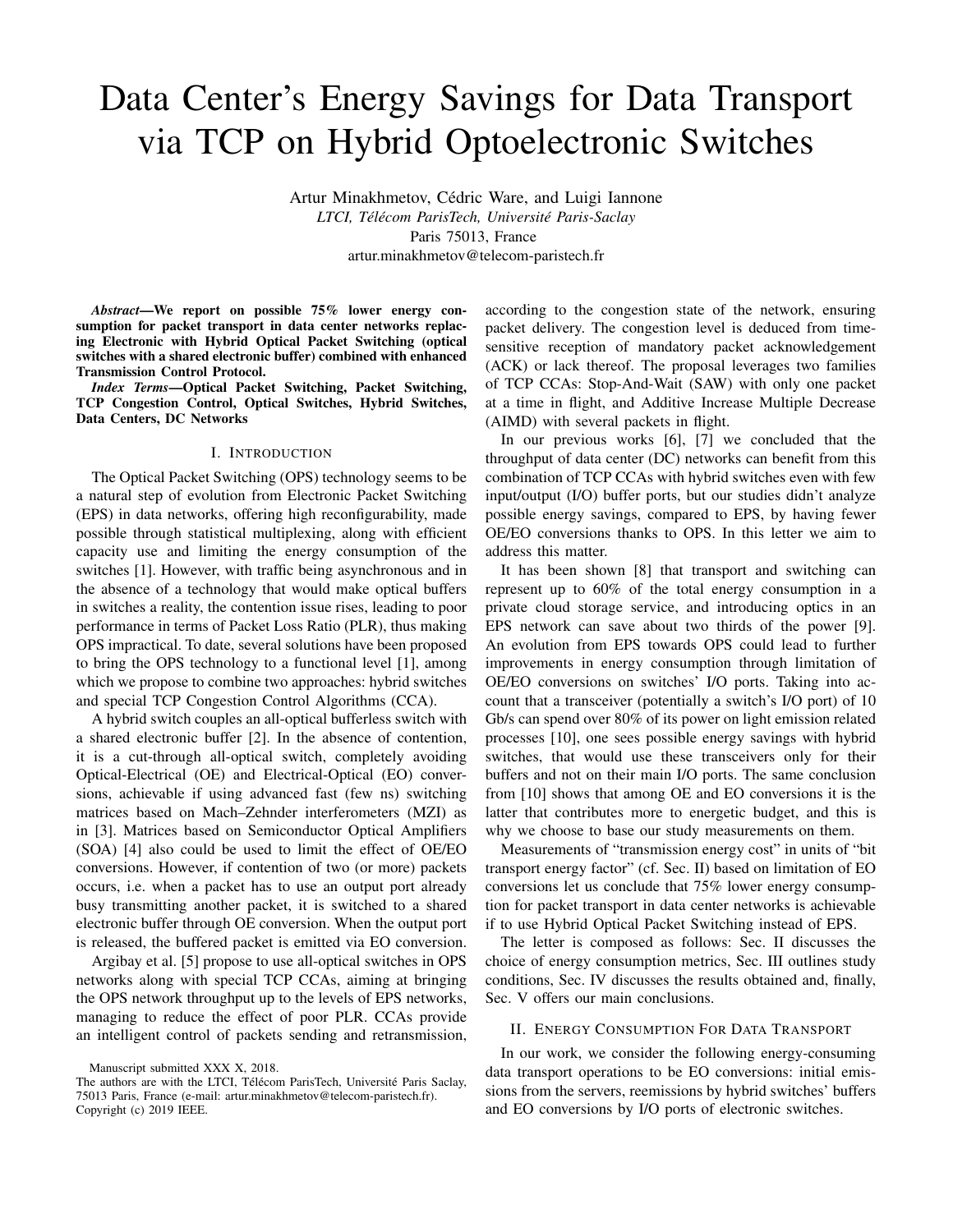

Fig. 1: Fat-tree topology data center network, interconnecting 128 servers with three layers of switches.

The choice of the metric to quantify energy gain due to reducing the number of EO conversions must be made carefully. Measurement of the EO conversions themselves might be not sufficient, as conversion of packets of different sizes will consume a different amount of energy. Measurement of bits that undergo EO conversion may be also not relevant, as it will depend on the amount of data sent on the network. Measurement of power spent on EO conversions of information bits would require choosing a specific emitter, but at the same time we want to stay as general as possible. Therefore, we choose to measure "transmission energy cost" in units of "bit transport energy factor", i.e. how many bits should be physically emitted to ensure the delivery of one bit to the destination. One can think of this value as the number of bits passed through EO conversions within the whole network normalized by the number of total bits that are to be sent into the network over a period of time. We opt for this measure which represents the energy consumption for data transport in the whole network, which can be converted to J/b simply by multiplying it with the emitter-specific consumption value, assuming that all emitters are the same. This may not necessarily be the case in a real data center, as operators can choose different emitters (especially at different bit-rates) for different switches or servers; but for this initial study we chose the simpler assumption of identical emitters everywhere.

Measurement of "bit transport energy factor" based on EO conversions suggests that optical links are active only when there is a packet to transmit. This condition is imposed by OPS and not always true for conventional EPS networks, as usually EPS maintains many point-to-point links that are always active for synchronization purposes. In order to make a fair energetic performance comparison of OPS and EPS networks, we consider the same conditions for both cases: links are active only when there is a packet to transmit, i.e. networks are asynchronous and use burst mode receivers and transmitters. In the scientific literature similar conditions were already considered for EPS point-to-point optical links with sleep mode [11] as the next step after IEEE 802.3az Energy Efficient Ethernet standard implementation. This assumption favors EPS networks in our results, as it limits the use of emitters and transmitters only to when data is being sent.

# III. EXPERIMENTAL SIMULATION SETUP

We simulate the communications of DC servers by means of optical packets, for three scenarios when the network is composed of: *i)* all-optical switches, *ii)* hybrid switches and *iii)* conventional store-and-forward electronic switches. The first two cases use OPS while the last one uses EPS technology.

We developed a discrete-event network simulator [6], capable of simulating the switches described in Sec. I and also including TCP emulation. The hybrid switch has the following architecture: it has  $n_a$  azimuths, representing the number of I/O optical ports, and  $n_e$  I/O ports to the electronic buffer. The re-emission queuing strategy of buffered packets for a given azimuth is First-In-First-Out (FIFO). All-optical switches correspond to the case  $n_e = 0$ .

The electronic switch has a similar architecture: it has  $n_a$ azimuths, but it buffers all of the incoming packets to reemit them FIFO. All the packets undergo OE/EO conversions.

We study the DC fat-tree topology, interconnecting 128 servers by means of 80 identical switches with  $n_a = 8$ azimuths, presented in Fig. 1, a sub-case of the topology deployed in Facebook's DCs [12]. Each server has 10 Gb/s network interface cards. Hybrid switches are studied with a variable number of  $n_e \in \{0, 2, 8\}$  with the same bit rate. EPS switches also have the same bit rate per azimuth. All links are bidirectional and of the same length  $l_{link} \in \{10, 100\}$  m, typical of DCs. Paths between servers are calculated to have the minimum number of hops, offering multiple equal cost paths, allowing load balancing: a packet has an equal probability to use any available path.

All the simulated communications consist of transmitting files between server pairs through TCP connections. The files' size is random, following a lognormal-like distribution [13]. File transmission is done by data packets of size 9 kB, i.e. Jumbo Ethernet frames, plus a 64 B control overhead. We also use 64 B for SYN, FIN, and ACK signal packets. The transmission of each data packet is regulated by the TCP CCA, which decides either to send a next packet or to retransmit an unacknowledged one. The 3-way handshake and connection termination are also emulated.

We follow a poissonian process of arrivals of new con-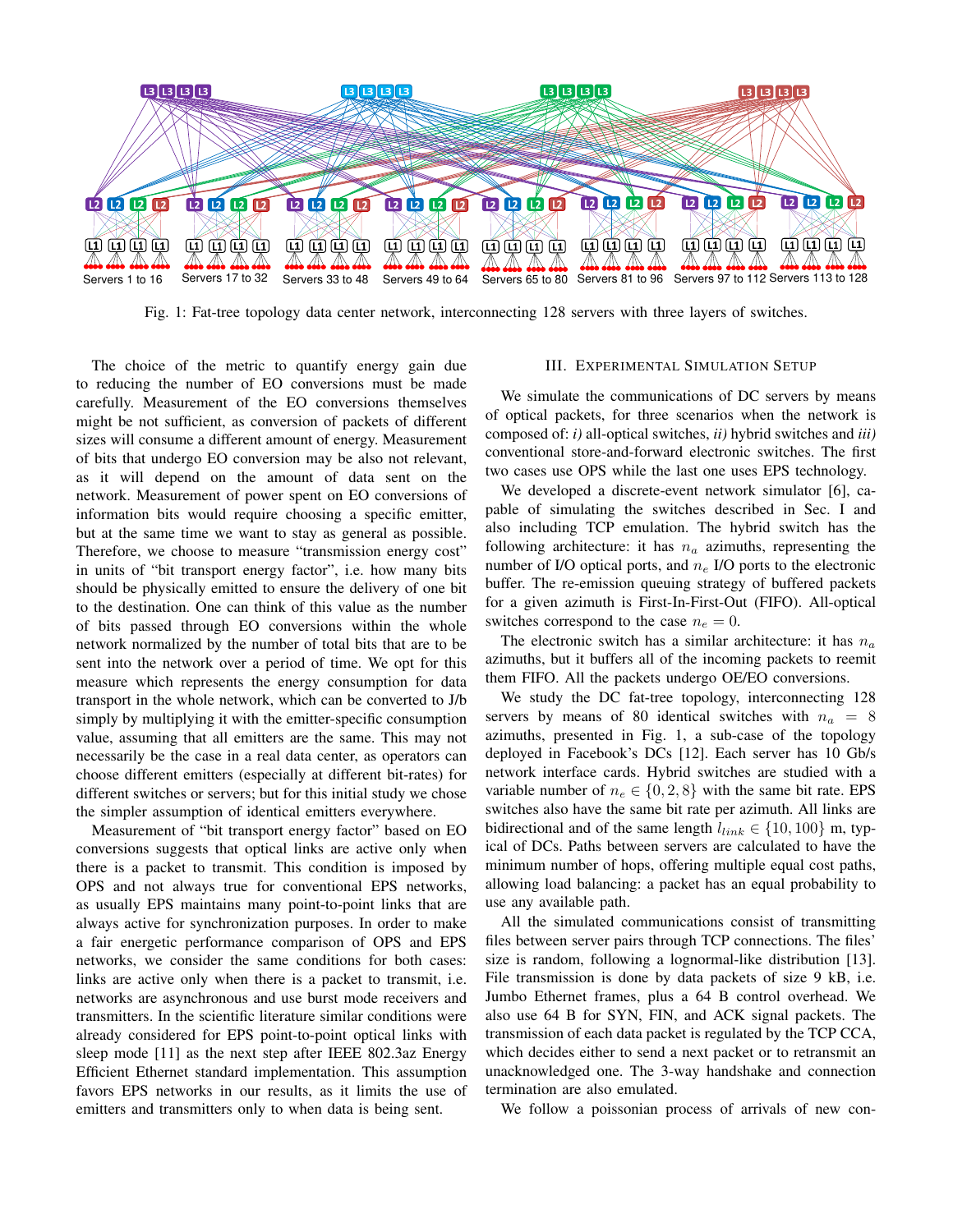

Fig. 2: Network throughput dependence on TCP CCA and switch type: a)  $l_{link} = 10$  m, b)  $l_{link} = 100$  m.



Fig. 3: Transmission energy cost dependence on TCP CCA and switch type: a)  $l_{link} = 10$  m, b)  $l_{link} = 100$  m.

nection demands with mean rate of given file transmission requests per second between all of the servers, so as to study the performance in terms of throughput and "transmission energy cost" of a network with different switches and protocols under progressively increasing load.

File transmission is regulated by TCP Stop-And-Wait-Longer (SAWL) [6] or TCP Selective ACK (SACK) flavor [7], which we found to be the two best-performing CCAs for hybrid switches from the SAW [6] and AIMD [7] families. For hybrid and all-optical switches, we use 1 ms as the initial value of Retransmission Time Out (RTO, the timer upon expiration of which a packet is considered lost and retransmitted), since it has proven to be favorable [5]. For the EPS case, we use 1 s for RTO initialization, as a relevant recommendation by IETF [14]: it limits unnecessary retransmissions (no packet contention) that would have been induced by 1 ms, still giving the same throughput [7]. EPS usually uses variants of AIMD, so it's sufficient to consider SACK, but for thoroughness of the study we also consider SAWL.

#### IV. EVALUATION OF RESULTS

To reduce statistical fluctuations, we repeated every simulation with 100 different random seeds for each pair of switch type and protocol case for  $l_{link} \in \{10, 100\}$  m. The mean throughput obtained is shown in Fig. 2 and transmission energy cost in Fig. 3, with 95% t-Student confidence intervals at every second point on the graph.

For the case  $l_{link} = 10$  m, as expected, EPS incurs the highest energy consumption by far, but gives almost the highest throughput using SACK, only edged out by hybrid switching with  $n_e = 8$  and SACK, perhaps thanks to the cut-through nature of OPS. EPS with SAWL, which limits connections to one packet in flight, has a much lower throughput, almost  $\times$ 4.5, for only a marginal energy gain. Taking EPS with SACK as a reference, at highest load, the transport-energy savings of optical and hybrid switching range between  $\times 2.4$  and  $\times 4.8$ (58–79%). For hybrid switches, the general result is that SACK gives the highest throughput but highest energy consumption, and vice-versa for SAWL, even with different values of  $n_e$ . Nevertheless, it's important to remark that SAWL with  $n_e = 2$